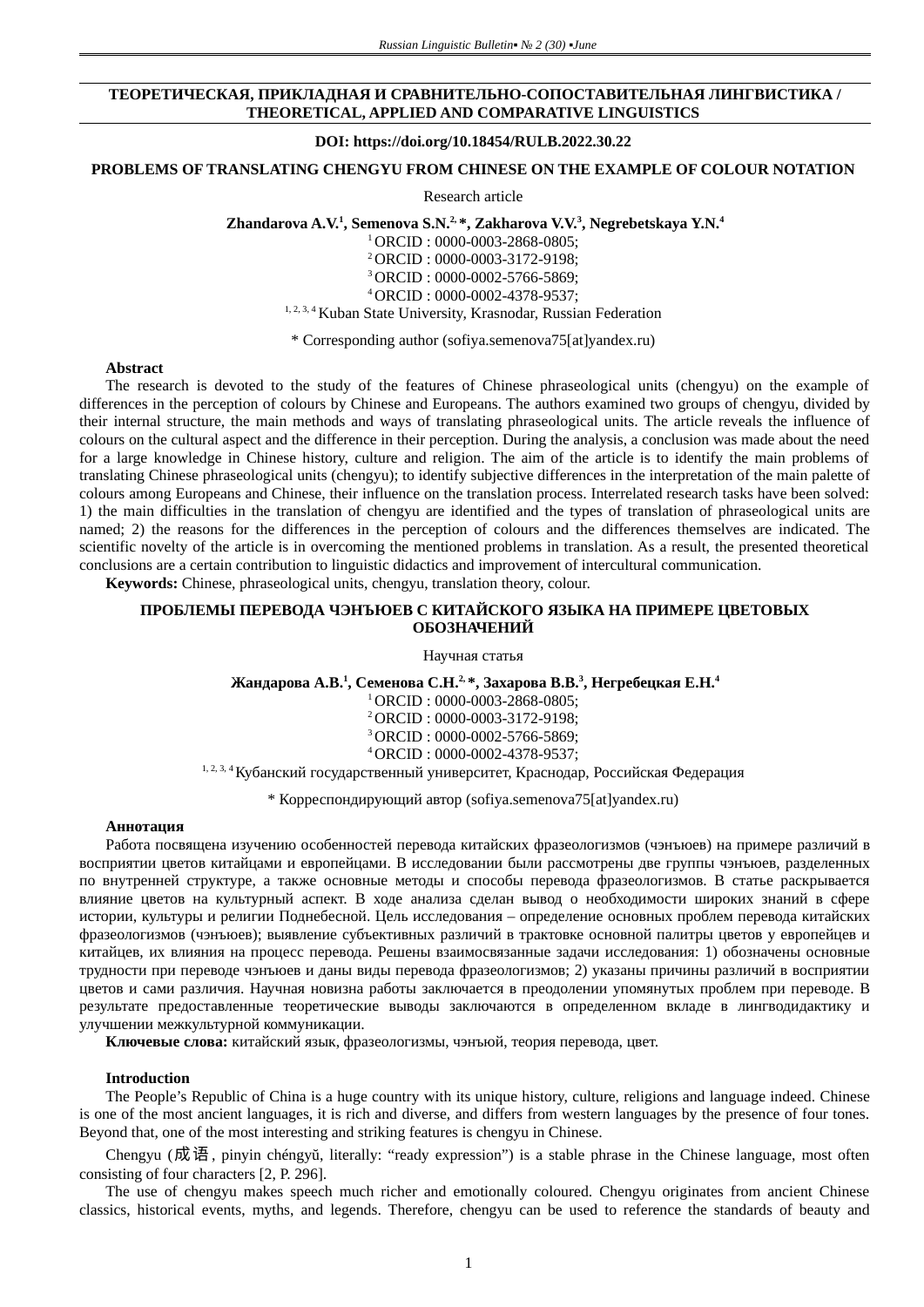feelings. These four-digit phraseological units could describe a range of human emotions and experiences with an incredible depth.

In China, symbolism has a great, all-encompassing meaning. The Chinese have always been looking for a hidden meaning in everything. Even at present, symbolism has a great importance on the daily life of the Chinese. For example, in some parts of the Chinese population, there are still prejudices related to colours.

Up to the XIV<sup>th</sup> century in China it was possible to understand to which social circle a person belongs, his place in the hierarchy. For example, yellow clothes were allowed to be worn exclusively by the emperor. Otherwise, only one fate awaited a person – the death penalty. Even though in Europe the ruling family could choose their official colours, but never imposed a ban on any of their use.

Accordingly, when learning Chinese and when translating phraseological units (chengyu) from Chinese or into Chinese, you can easily make a mistake. To avoid this, you need to understand the subtleties of Chinese culture and how and with what the Chinese associate colours, since colour designations are quite common in Chinese set expressions, chengyu, and phraseological units. Also due to the differences in graphic writing, syntactic and grammatical structures, traditions [1, P. 69], etc. there are a lot of problems when translating material from English into Chinese or, conversely, from Chinese into English.

## **Research methods and principles**

Analyzing the problems of translating chengyu with colour symbols, first of all you need to understand their structure. According to the internal structure of chengyu, they (symbols) should be divided into two groups: parallel and non-parallel. Parallel phraseological units mainly consist of two links: 1–3 and 2–4, that is, of two semantic pairs that consist of antonyms, synonyms, analogues (words included in one associative series) [7].

Here are examples of parallel chengyu:

**一**日**千**里 (**yī** rì **qiān** lǐ) "to go by leaps and bounds", here the semantic pair will consist of numbers **一** (yī) "one" and **千** (qiān) "thousand";

饮**水**思**源** (yǐn **shuǐ** sī **yuán**) "when drinking water think of its source", semantic couple 水(shuǐ) "water" and 源 (yuan) "source";

**长**枪**大**炮 (**cháng** qiāng **dà** pào) "weapon", (literally: long pike, big cannon), a semantic pair of 长 (cháng) "long" and 大 (dà) "large".

Such parallel constructions are a kind of markers in the text for the translator, which allow them to be quickly identified among other things and translated taking into account the context.

Chengyu non-parallel constructions are more numerous and include only a part of morphemes that are parallel, and their arrangement can be either symmetrical or asymmetric [8, P. 701].

Examples of non-parallel construction are the following chengyu:

置若罔闻 (zhì ruò wǎng wén) "ignore it";

**青**出于**蓝** (**qīng** chū yú **lán**) "surpass your teacher", here are parallel morphemes 青 (blue) "green" and 蓝 (blue) "light blue".

In addition to the translation of chengyu parallel and non-parallel constructions, five additional types of translation should be distinguished in the matter of comparative correlation of their meaning (direct and figurative). Identification and knowledge of the structure of phraseological units are necessary for correct translation.

The first type includes chengyu, in the translation of which the figurative basis and the figurative meaning coincide. For example:

风云变幻 (fēng yún biàn huàn) "change quickly, like clouds driven by the wind".

In this translation, the method of phraseological equivalent is used. Here the figurative meanings coincide.

The second type is chengyu, in which the figurative meaning does not change when the figurative basis is replaced:

对牛弹琴 (duì niú tán qín) "to cast pearls before swine" (literally: "playing qin in front of buffaloes") [9, P. 239].

In the example, when translated into English, the figurative basis changes (buffalo – swine; pearls – qin (a stringed musical instrument common in China).

In this case, the method of phraseological analogue is used, where it is necessary to choose an expression that has a similar meaning and emotional colouring in the translation language.

The third type is the translation of chengyu without a figurative basis by phraseology with a figurative basis in the translation language. For example:

一 无 所 获 (yī wú suǒ huò) "don't drink salt" (lit. "to get nothing"), where: 一 无 "there is nothing, nothing", 所 "everything", 获 "to receive, to achieve". There is no figurative basis in this phrase, but it is present in translation.

The fourth type is a descriptive translation in the absence of an analogue of chengyu in the translation language.

井底之蛙 (jǐng dǐ zhī wā) – "to have a narrow outlook or a limited circle of communication" (lit. "frog at the bottom of the well", where  $\#$  "well",  $($ <del>ff"</del> ("bottom",  $\geq$  - service word of the Chinese language separating the previous definition from the subsequent defined word", 蛙 "frog"). This chengyu is used when it is important to emphasize a person's ignorance in any field of knowledge.

English translation differs from the Chinese version, firstly, by the presence of a figurative basis ("frog" and "well"), and secondly, by the absence of an analogue translation in English.

Another example is: 东施效颦 (dōng shī xiào pín) "to disfigure oneself with inept imitation" (an ugly woman tries to copy the painful grimaces of a beauty).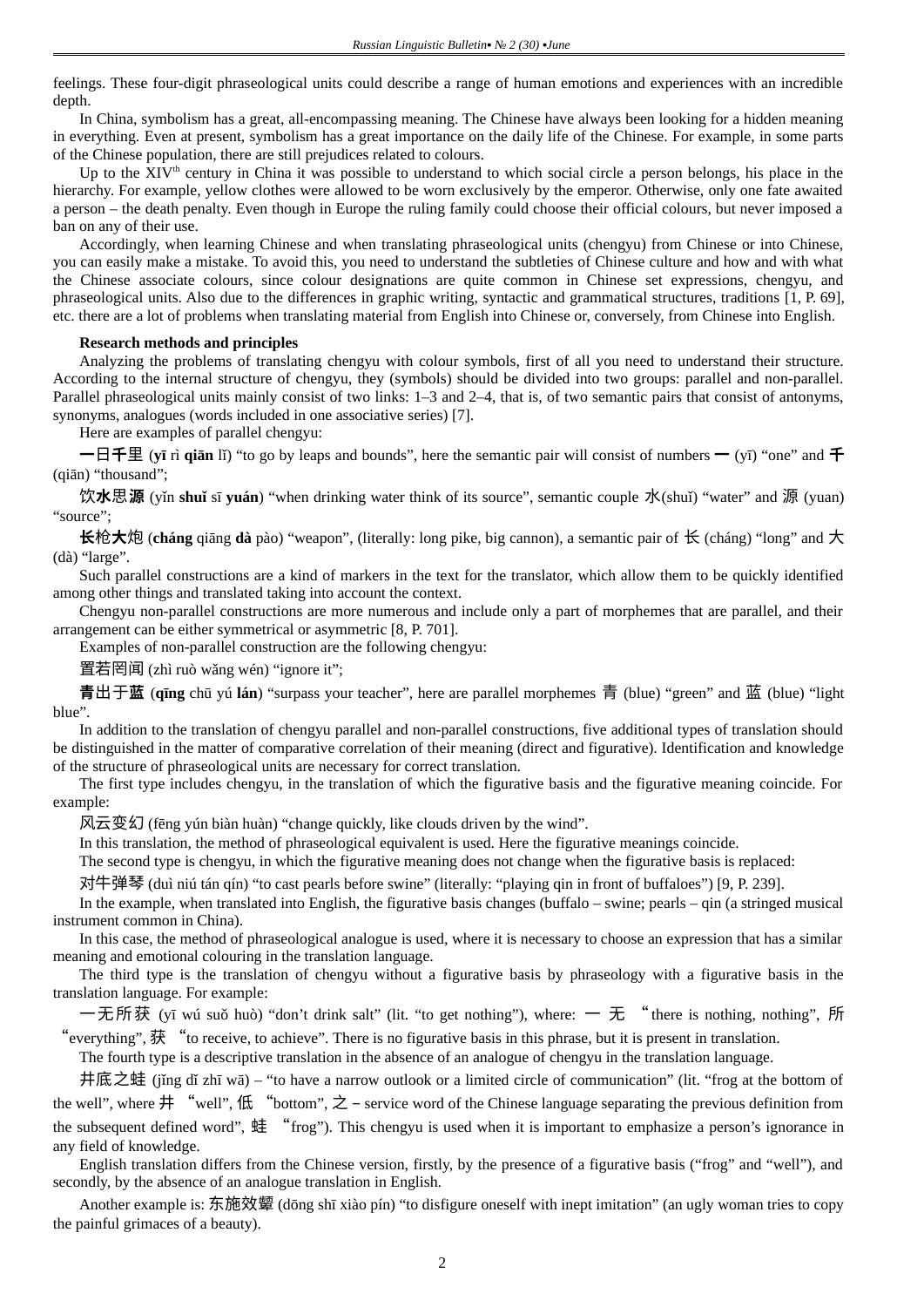It is important to know the history of its origin in order to convey the meaning of the chengyu,. It is based on the legend of how the beautiful Sishi was ill, frowned, but this made her even more beautiful. In the same place an ugly woman Dongshi lived, who, imitating Sishi, on the contrary, became more and more ugly.

There are a lot of such examples in Chinese phraseological units, which require knowledge about their history origin.

In situations where the phraseology has no analogue in the target language, the translator can use the descriptive translation or make a footnote with a comment.

However, such a translation is less bright and colourful and deprives chengyu of its figurative and associative properties.

The last, fifth type is the translation of paired constructions according to the type of chengyu by word combinations or simple words of the translation language. For example:

浩浩荡荡 (hào hào dàng dàng) grandiose, huge, powerful, gigantic (lit. "full-flowing and extensive");

无声无息(wú shēng wú xī) silence, quiet, silent, wordless, inconspicuous (litteraly "soundless and breathless") [4, P. 1355].

Such retelling method, is used if there are phraseological units of the Chinese in chengyu, which have no analogue or equivalent in English. They are not subject to translation, and a descriptive translation will not be exact.

#### **Discussion: Colour designations**

If we talk about colour designations, then in China there is a "theory of five elements" (五行 wǔxíng), according to which the colour palette corresponds to the five natural elements. According to this theory, everything in the world refers to the elements of wood, water, fire, metal, and earth. From this, five main colours appear: 白色 báisè (white), 黑色 hēisè (black), 红

色 hóngsè (red), 青色 qīngsè (blue-green), 黄色 huángsè (yellow) [5, P. 50].

白色 (white). Europeans traditionally associate black with mourning. In contrast, in China, the colour of death, betrayal, cold, mourning, but at the same time purity, is white [3].

The character "白" is used in quite a large number of figurative expressions. At first glance, "白白" can be translated as "white-white" and this would be a mistake, since this phraseology means "in vain, in vain". 白 开水 consists of three hieroglyphs – 白 white; 开 open, start; 水 water; and is translated as "empty boiling water (without welding)", i.e. pure, without impurities.

There is such a thing as a 白包 bái bāo ("white envelope"). When someone dies, money is put into a white envelope as a support for his family. This is the opposite of the festive red envelope (红 包 hóng báo). Funerals in Chinese – 白 白 ("white matter").

In Russia and Europe, this colour has a mostly positive meaning. White is "justice, innocence, peace, eternity, light". It is widely used in religion and it is traditional for wedding dresses and jewelry [6], [10], [11].

Under the influence of Western culture, new expressions began to appear in China, for example, the English word "*Whitecollarworker*" in Chinese would sound like "白领工人"(bái lǐng gōng rén).

If we analyze the definition of "white" in Chinese and English dictionaries, we can see that in Chinese the most popular association with white is "snow or frost", and the least frequent is "milk". In English, the most frequently association will also be "snow", but unlike Chinese, "milk", and "chalk" are in second place [14], [16], [19], [20].

黑色 (black). As mentioned above, in Russia and the European countries, the association of "mourning, sorrow, evil, and grief" is held with black. We often say "black forces" meaning "evil", or "black envy". Sometimes the term is used in opposition to "white envy", but not very often. Everything black is bad and gloomy.

Оn the other hand, the Chinese consider black to be a symbol of "the sky, winter, everything mystical and secret", sometimes even "death". In China, the relation towards this colour is completely different. This happened due to the widespread use of calligraphy, which is an integral part of Chinese culture. Therefore, one of the most popular associations with black is "ink".

Despite this, sometimes black colour in China also has a negative meaning. 黑社会 – mafia, 做 黑 活 – to commit a secret murder, 吃黑枣儿 – to die from bullet wounds, literally "eat a black date", "吃了煤炭 – 黑了心了" – "ate coal – turned gut black", "harbor black thoughts" [13].

For example, in Russian black and white, light and darkness are opposites of each other [15, P. 66]. There is a similarity in Chinese pair (red and white). "红白事" (red and white event) – "wedding and funeral".

红色 (red). From ancient times to the present, "red" in China has a beautiful meaning, symbolizing "good luck, happiness, prosperity, and loyalty" – mostly positive feelings and emotions. While "black" represents the North, "red" represents the South, which has always been associated in China with the riot of life. For example, there are such expressions as: 大红大紫 (dàhóng dàzǐ) – colourful, bright, lush, succeed, become famous, dizzying success. The expression consists of four hieroglyphs: large red and large purple, which, when it is translated, does not make any literally sense. 红旗报捷 (hóng qí bào jié) – Hongqi, Red Banner, CPC Central Committee monthly. 大红盖头 (dàhóng gàitou) – the ceremony of covering the head of a newlywed.

If we consider traditional Russian culture, then here you can find similarities with the Chinese interpretation of "red" (red sun, ruddy cheeks, red kokoshniks, and sundresses). Nevertheless, over time, there was a rapprochement with European culture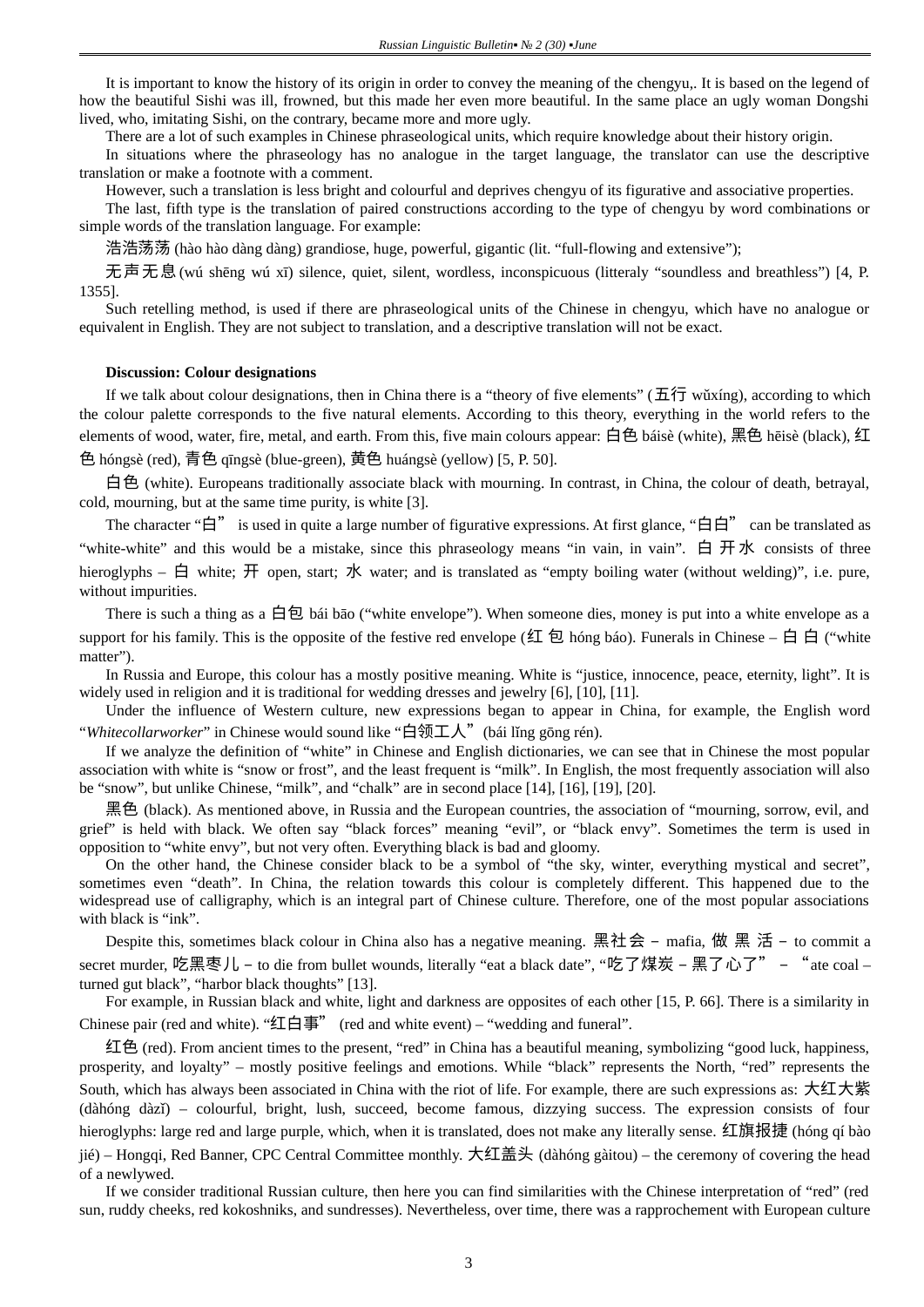and now the red colour is a symbol of danger, anger, or embarrassment. This colour simultaneously refers to life (ruddy cheeks as a sign of health) and death (the colour of blood).

"Red" is traditionally used for decorations for the Chinese lunar New Year; brides wear red dresses for their celebrations. For the New Year, wishes for happiness and wealth are written on red paper. In ancient China, red was the colour of fire, which in turn was not perceived to be harmful.

It should be noted that it is not possible to literally translate Chinese expressions, idioms and chengyu in all cases. For example, there is such a saying: 红红火火 (hóng hóng huǒ huǒ), literally meaning "red, red, fire, fire". Only knowing that in China the element of fire was considered good, it will be possible to understand the real meaning of this expression. It means that someone's life is in full swing, goes uphill, shines like flames. The meaning of the verb  $\mathcal{K}$  (on fire) is built according to a similar principle. In a figurative sense, it is translated as "gain popularity".

青色 (blue-green). The designation of the colour scale in this case does not coincide with the one accepted in the European languages. It is very common to notice that the colour qing 青 is translated as blue, despite the fact that the word 蓝色 is the equivalent of blue. However, it cannot be translated as unambiguously green, because the Chinese language already has 绿色 too.

In fact, this colour conveys many more shades: dark blue, bright blue, bright green, in some cases even black. However, the truth is most likely somewhere in the middle of all this. Qing is probably blue-green or bluish-green. Blue can also be mixed with this colour. Different variations are acceptable.

Therefore, colour is translated differently depending on the context: 青既非绿又非蓝 (qīng jìfēi lǜ yòu fēi lán) – the colour of qing is neither green nor blue; 不分青红皂白 (bù fēn qīng hóng zào bái) – is literally translated as "do not distinguish blue from red (black from white)", means to act without understanding what's going on; not to delve into the essence of the matter [17].

The colour comes from the idea of plant sprouting, something young, spring, vitality.

This hieroglyph is included in such expressions as 青年 (qīng nián) – youth, young; 青少年 (qīng shào nián) – teenager.

Both of them mean the younger generation. Sometimes idioms with a negative meaning are also found: 青面獠牙 (qīng miàn liáo yá) can literally be translated as "blue muzzle, protruding fangs" or "devil with a green face and long fangs" and is used in the meaning of "evil, ferocious, creepy" [13].

黄色 (yellow). This colour has always symbolized the imperial power and the centre of the world, which is China itself. Yellow skin, yellow earth, so countless people since ancient times considered yellow to be China's own colour, and this colour was once used to denote oneself as an individual.

There is the fact that during the heyday of feudalism in China, yellow represented the highest imperial power and honor, and it was used only by the imperial family. Clothes of yellow colour were forbidden to be worn by everyone except the emperor. 黄袍加身 (huáng páo jiā shēn) – to wear a yellow robe. This expression means that someone was proclaimed the emperor and ascended the throne.

In the European culture despite the fact that yellow is the colour of autumn and the sun; at the same time, it is also the colour of betrayal or a long separation. It is important to know that in the Western countries, due to the influence of religious beliefs, yellow symbolizes cowardice and meanness. According to the Bible, Judas, one of Jesus' twelve disciples, wore a yellow robe at the Last Supper and betrayed Jesus for 300 pieces of silver. Therefore, in Western thinking, yellow has a very bad meaning. This is also reflected in everyday speech. For example, a yellow dog means a despicable person - 卑鄙的人 (bēi bǐ de rén), a vellow streak means shyness 胆怯 (dǎn qiè).

Nevertheless, over the time, when China began to actively establish ties with the West, yellow began to lose its original meaning. Now this colour has many other meanings. For example, images, books or films for adults and is translated as: 黄图 (huáng tú), 黄 书 (huáng shū), 黄片 (huáng piàn). Therefore, you need to be careful when translating [3], [12].

The colour palette is used extensively in the Beijing Theater to represent the character or role of a character in a play. This is similar to the "speaking surnames" technique used by Russian writers. The main colours are used in comparison with their meanings in Chinese and English (tabl. 1) [18].

Table 1 - Differences in the interpretation of the colour pallette in Chinese and English

DOI: https://doi.org/10.18454/RULB.2022.30.22.1

| 颜色      | 红                               | 黄                           | 蓝                          | 白                         | 黑                       |
|---------|---------------------------------|-----------------------------|----------------------------|---------------------------|-------------------------|
| 汉语      | 忠贞                              | 显贵                          | 阴险                         | 奸诈                        | 正义                      |
| 英语      | 暴躁                              | 胆怯                          | 沮丧                         | 清白                        | 邪恶                      |
| Colour  | <b>Red</b>                      | Yellow                      | <b>Blue</b>                | White                     | <b>Black</b>            |
| Chinese | Loyalty,<br>dedication          | Powerful man                | Hypocritical,<br>two-faced | Insidious,<br>treacherous | Justice                 |
| English | Violent temper,<br>quick temper | Cowardice,<br>pusillanimity | Sad, dejected              | Clean, tidy               | Vice, evil,<br>vileness |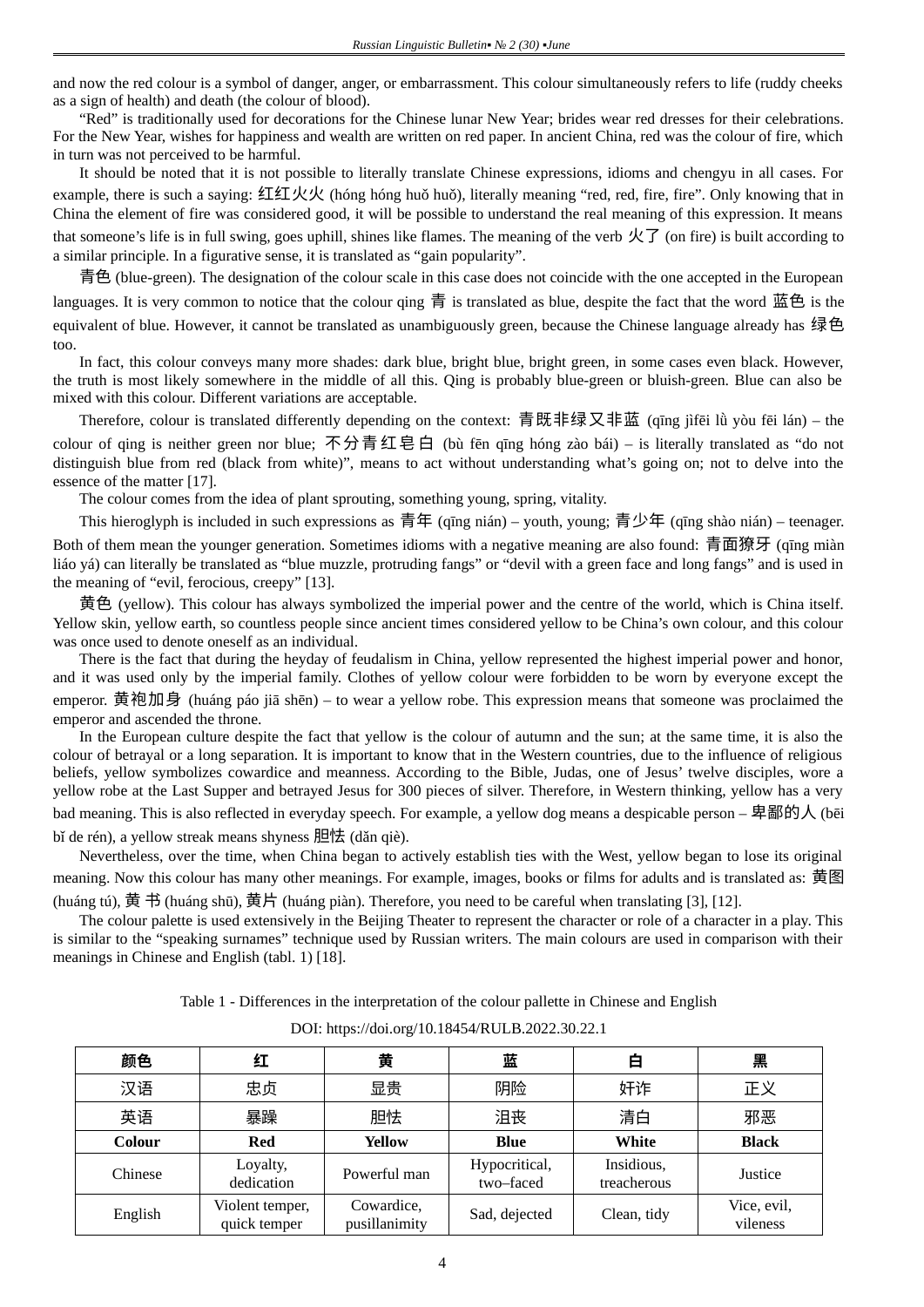### **Research findings**

Specialized dictionaries of Chengyu are constantly being published or republished in China, in which one can find comments on their meanings, and the primary sources are sure to be cited.

Chengyu are diverse in structure, therefore, for their correct translation, a large store of knowledge is required concerning the history, culture, religion of China and the Chinese people. Knowledge of the structure of phraseological units will help the translator to highlight them in the text and translate them correctly.

Comparing the most common associations it is extremely important to find correct phrases and phraseological units, in distinguishing similar and different features in the perception of the colour palette, which certainly helps in translation. So in Chinese, "white" is the colour of sorrow and emptiness, while among Russians and Europeans, sorrow is symbolized by "black", which is also the colour of evil and vice. "Red" is a festive colour in China, but it is anger and embarrassment, danger. The most difficult thing in translation will be the "qing" colour (between green and blue), since there is no such colour designation anywhere except in the Chinese. "Yellow", "green", "gold" – cultural differences slip through the perception of these and many other colours. This is not surprising, because language and culture are highly interconnected.

#### **Conclusion**

To sum all up, we can say that since the Europeans and the Chinese have a rather large cultural difference, it will be problematic and most likely mistaken to translate without delving into the culture of the country under the study. In Chinese almost every word contains a hidden meaning, which must be deciphered during translation and not lose the "character" and "spirit" of the translated text. Colour designations are often found in chengyu (Chinese idioms) and do not denote colours by themselves, but convey any feelings or emotions.

## **Конфликт интересов Conflict of Interest**

Не указан. None declared.

Сообщество рецензентов Международного научноисследовательского журнала DOI: 10.18454/RULB.2022.30.22.2

**Рецензия Review** International Research Journal Reviewers Community DOI: 10.18454/RULB.2022.30.22.2

## **Список литературы / References**

1. Миньяр-Белоручев Р.К. Как стать переводчиком? / Р.К. Миньяр-Белоручев – М.: Готика, 1999. – 176 c.

2. Щичко В.Ф. Китайский язык. Теория и практика перевода: уч. пособ / В.Ф. Щичко – М.: ВКН, 2017. – 224 c.

3. Сизов С.Ю. Китайско-русский словарь идиом / С.Ю. Сизов – М.: ACT: Восток-Запад, 2005. – 317 c.

4. Прядохин М.Г. Краткий словарь недоговорок-иносказаний современного китайского языка / М.Г. Прядохин, Л.И. Прядохина – М.: АСТ, 2007. – 224 c.

5. Семенюк А.А. Лексические трудности русского языка (словарь-справочник) / А.А. Семенюк – М.: Русский язык, 1994. – 586 c.

6. Ожегов С.И. Словарь русского языка / С.И. Ожегов – М.: Русский язык, 1988. – 750 c.

7. Завадская Е.В. Эстетические проблемы живописи старого Китая / Е.В. Завадская – М.: Искусство, 1975. – 440 c.

8. Лесина Г.С. Анализ китайских фразеологизмов чэнъюй. / Г.С. Лесина // Молодой ученый. – 2020. – № 23. – c. 701–703.

9. Кобжицкая О.Г. Выразительные возможности чэнъюй параллельной и непараллельной конструкции. / О.Г. Кобжицкая // Международный научно-исследовательский журнал. – 2018. – № 08 (74). – c. 131–135.

10. Дегтярников А.В. Значение цветов в традиционной китайской культуре. / А.В. Дегтярников // Вестник НАСА.  $-2014$ . – No 1 (10). – c. 26–29.

11. Семенова С.Н. Когнитивно-прагматические характеристики стихотворения как жанра (на материале произведения М.Ю. Лермонтова «Бородино» на русском и английском языках). / С.Н. Семенова // Филологические науки. Научные доклады высшей школы. – 2021. – № 4. – c. 62–69.

12. Болдырева О.Н. Особенности перевода китайских фразеологизмов (чэнъюев) на русский язык. / О.Н. Болдырева, Х. Шуци // Вестник Омского государственного педагогического университета. Гуманитарные исследования. – 2020. – № 2 (27). – c. 69–71.

13. Гаврикова О.Е. Особенности перевода чэнъюев с компонентом-зоонимом. / О.Е. Гаврикова // Филологический аспект. – 2018. – № 4. – c. 296–305.

14. Донченко А.В. Приемы перевода фразеологических единиц китайского языка. / А.В. Донченко // Молодой ученый. – 2015. – № 9 (89). – c. 1354–1357.

15. Полякова Е.А. Цветовая символика Китая: лингвокультурологический аспект. / Е.А. Полякова // Международный научно-исследовательский журнал. – 2015. – № 10 (41). – c. 89–90.

16. Негребецкая Е.Н. Особенности перевода китайских фразеологизмов (чэнъюев). / Е.Н. Негребецкая, А.В. Жандарова, О.В. Бабак // Актуальные аспекты лингвистики, лингводидактики и межкультурной коммуникации: сб. научн. ст. ; под ред. Ю.В. Баклагова – Краснодар: Кубанский гос. ун-т, 2021. – c. 77–82.

17. Захарова В.В. Различия в восприятии цветов в китайской и европейской культурах. / В.В. Захарова, А.В. Жандарова // Актуальные аспекты лингвистики, лингводидактики и межкультурной коммуникации: сб. науч. ст. ; под ред. Ю. В. Баклагова – Краснодар: Кубанский гос. ун-т, 2021. – c. 31–38.